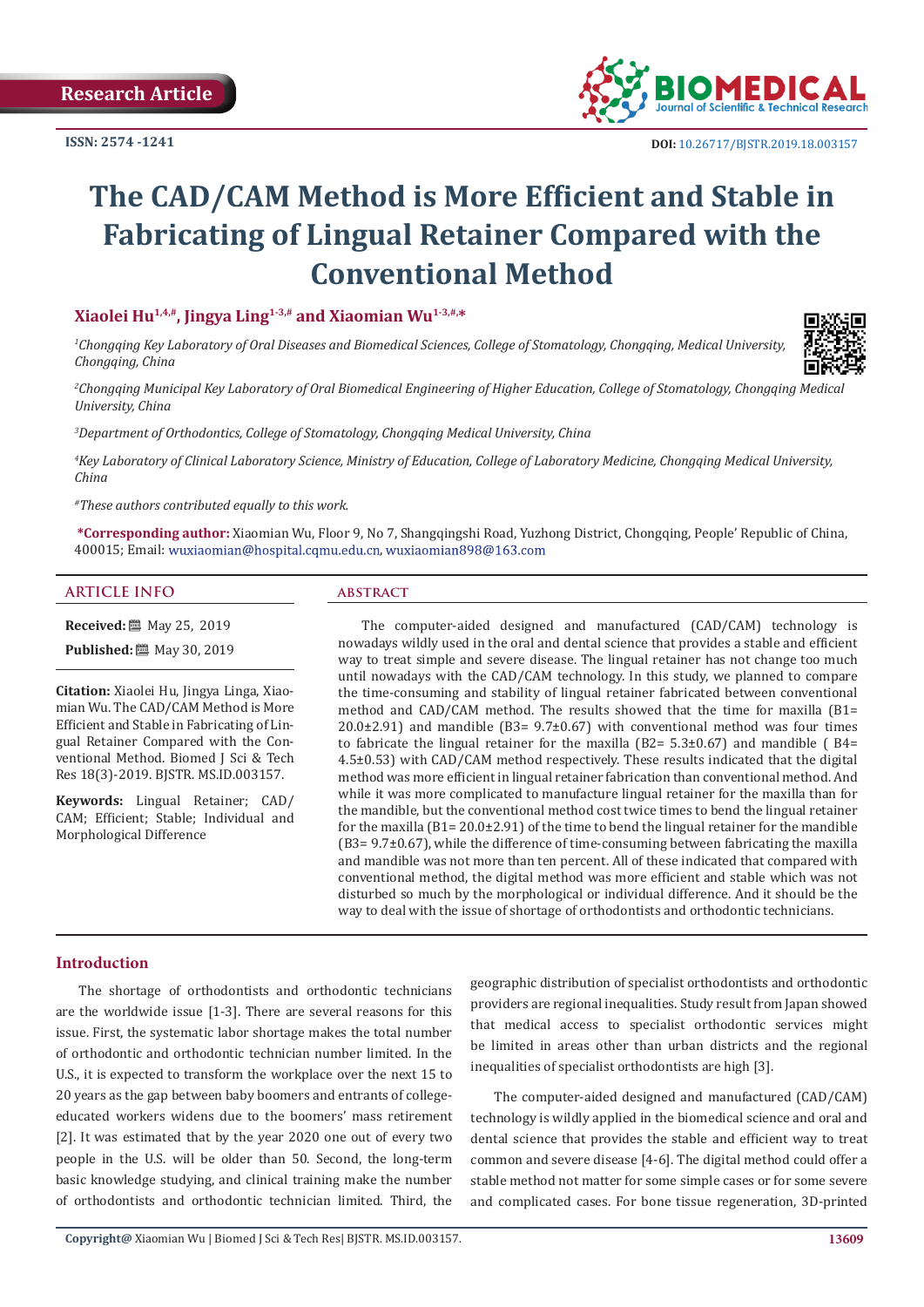scaffold exhibited excellent biocompatibility which was suitable for mesenchymal stem cells grow and differentiate and offered the appropriate mechanical property which was like its natural environment [7]. In the orthodontics, the CAD/CAM was used to fabricated not only the labial bracket system, but also lingual orthodontic bracket appliance [4]. In the prosthodontics, CAD/CAM was able to print removable partial denture but also customized CAD/CAM implants for complex craniofacial reconstruction in children [6,8]. Lingual retainer is bonded to the lingual side of upper and lower incisors. The bonded retainers are today a standard of care, especially in the mandible [9]. Renkema et al. found that 97% of all Dutch orthodontists utilize fixed retainers [9]. But the process to bend the lingual retainer is a time consumer, which is usually fabricated by flexible spiral wire. In this study, we planned to compare the time-consuming and stability between conventional method and CAD/CAM method in fabricating lingual retainer.

# **Methods**

# **Comparison of the Conventional and CAD/CAM Fabrication Process**

For the conventional method, the patient's dental cast should be taken and sent to the laboratory. And it must be regularly disinfected and checked in. After grinding the cast, the lingual retainer will be designed and bent by an orthodontic technician. And the lingual retainer will be fixed by silicone rubber. And then it will be cleaned and has a quality test. And it will be disinfected again and outgoing checked. For the CAD/CAM method, the digital dental cast was obtained by a 3shape D900 digital scanner. And the lingual retainer was designed by the 3shape software and fabricated by a high-speed milling machine in titanium alloy. And the lingual retainer also will be fixed by silicone rubber, cleaned, and after it has a quality test, it will be disinfected again and outgoing checked.

#### **Table 1:** Conventional Method for Lingual Retainer Fabrication.

# **Comparison of the Manual Handling Time in Laboratory Between Conventional and CAD/CAM Method**

In order to equal the sample, five dental casts were obtained, and 4 copies of each cast were prepared for lingual retainer manufacture. Each technician had five dental casts for conventional lingual retainer bending and another five same copies for CAD/CAM lingual retainer fabrication. While some steps of the two process in the labor were similar, we compared the manual handing steps of the two methods in the laboratory which were the main difference of two methods and also the main time-consuming part. For the conventional method, the main manual handing part was the wire bending and for the CAD/CAM part was the designing. So, we asked two sophisticated orthodontic technicians who had work in the laboratory for orthodontic appliance fabrication for more than 3 year to bend the wires for the 5 dental casts and design the retainer in the 3-shape software individually. And we record the time.

#### **Statistically Analysis**

 Data are presented as mean±SD. Statistical analyses were performed using one-way analysis of variance and a value of P <0.05 was considered statistically significant.

#### **Results**

# **The Total Time Cost by the Conventional and CAD/CAM Method**

 The conventional method contained 9 steps (Table 1) which was quite time-consuming and complicated, compared to the CAD/CAM approach which contained 6 steps (Table 2). Regularly, the conventional method might consume 24.727 hours to 36.727 hours (Table 1), while the CAD/CAM method only costed 2.91 hours (Table 2). And the manual handing steps of the digital method in laboratory was simpler than the conventional method (Figure 1).

| <b>Step</b> | <b>Dental cast</b> | <b>Disinfected</b> | Check in | Grinding | <b>Design</b> | Bending | <b>Fixing</b> | <b>Cleaning</b> | <b>Quality test/Check out</b> |
|-------------|--------------------|--------------------|----------|----------|---------------|---------|---------------|-----------------|-------------------------------|
| Time (h)    | 24-48              | 12.00              | 4.00     | 7.2.0    | 0.17          | 0.33    | 0.83          | $_{0.03}$       | U.L.                          |

# **Table 2:** CAD/CAM Method for Lingual Retainer Fabrication.

| <b>Step</b> | Digital scanning | Design    | High speed milling/3D print | <b>Fixing</b> | Cleaning     | <b>Quality test/Check out</b> |
|-------------|------------------|-----------|-----------------------------|---------------|--------------|-------------------------------|
| Time (h)    | ບ.ວບ             | $_{0.83}$ | U.S.                        | $0.83\,$      | 0.02<br>บ.บว | υ. τ.                         |



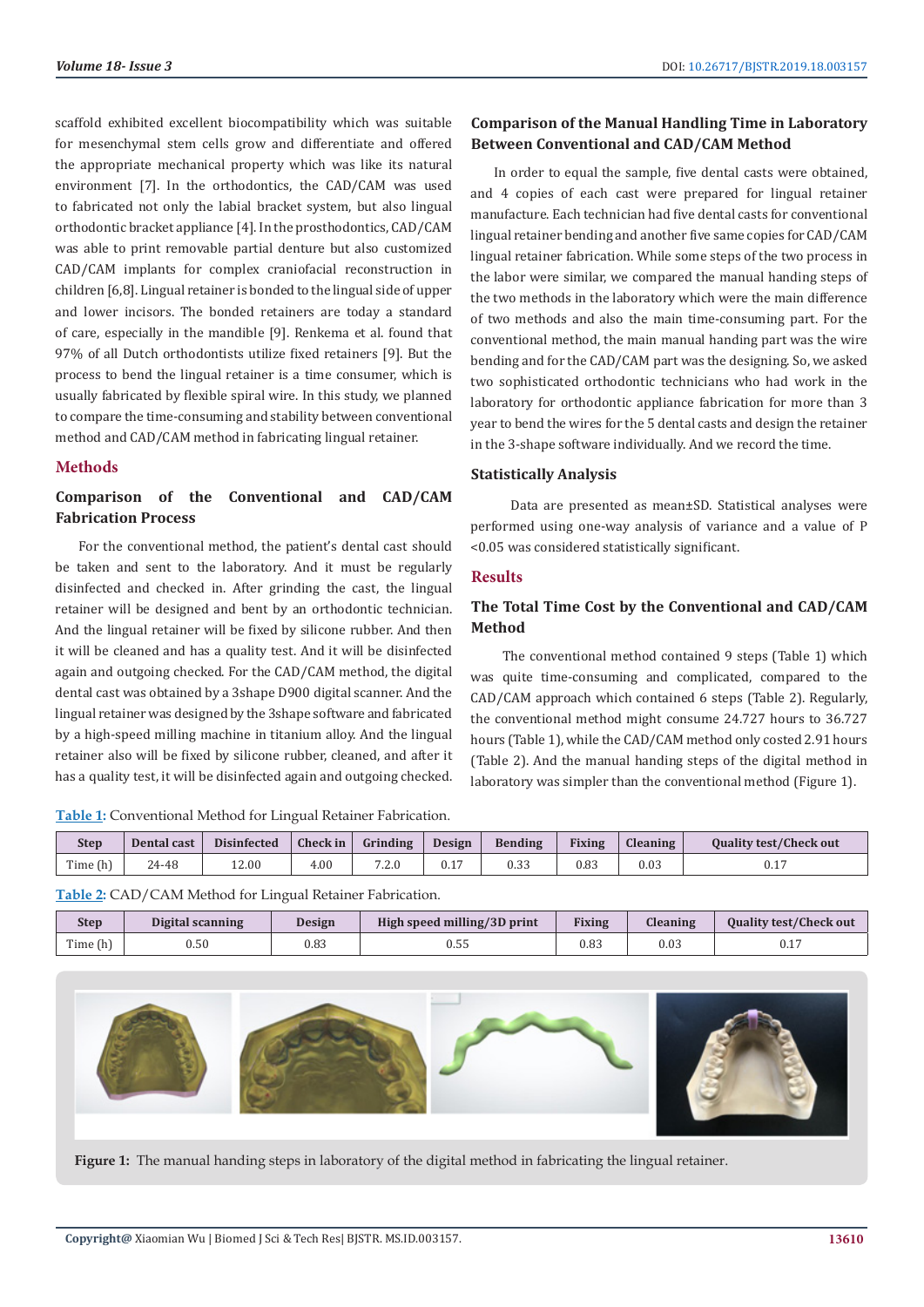# **The Time-Consuming of the Manual Handing Steps in Laboratory in Fabricating Lingual Retainer with Conventional and Digital Method**

First, we compared the two sophisticated orthodontic technicians in fabricating maxillar and mandibular lingual retainer with conventional and digital method (Figure 2A). There is not significant between the two technician in bending maxillar lingual retainers  $(A1= 19.6 \pm 2.88, A2= 20.4 \pm 3.20)$  with conventional method, in bending the mandibular lingual retainers (A2= 9.8±0.87, A2= 9.6±0.55) with conventional method, in fabricating the maxillar lingual retainers  $(A5= 5.0\pm0.71, A6= 5.6\pm0.55)$ 

with digital method, and in fabricating the mandibular lingual retainers (A7=  $4.4\pm0.55$ , A8=  $4.6\pm0.55$ ) with digital method. All of these indicated the consistency of the data obtained from this study. Second, we compared the maxillar and mandibular lingual retainers bent with conventional methods or fabricated with digital method by the sophisticated technicians (Figure 2B). The results showed that no matter for the maxillar lingual retainer or the mandibular lingual retainer, the digital method (B2= 5.3±0.67, B4= 4.5±0.53) was significantly faster than the conventional method (B1=  $20.0\pm2.91$ , B3=  $9.7\pm0.67$ ). These data exhibited that the digital method was powerful in deal with the issue of shortage in orthodontic technicians.



**Figure 2:** Time consuming.

**A. Different Technicians Fabricating Maxillar and Mandibular Lingual Retainers with Different Methods.** (A1,A2 :Technicians fabricating the maxillar lingual retainers by conventional method; A3, A4:Technicians fabricating the mandibular lingual retainers by conventional method;A3,A4:Technicians fabricating the maxillar lingual retainers by digital method; A3,A4:Technicians fabricating the mandibular lingual retainers by digital method).

**B. The conventional and digital methods in fabricating maxillar and mandibular retainers.** (B1 and B3: Bending maxillar and mandibular lingual retainer by conventional methods respectively; B2 and B4: Fabricating maxillar and mandibular lingual retainer by digital methods respectively).

Third, the different time-consuming of maxillar and mandibular lingual retainers manufactured by conventional and digital methods showed that the maxillar lingual retainer consumed more time than the mandibular lingual retainer no matter by the conventional (Figure 2B) (B1= 20.0±2.91, B3= 9.7±0.67) or digital method (B2=  $5.3\pm0.67$ , B4=  $4.5\pm0.53$ ). The significantly different time-consuming between bending the maxillar and mandibular lingual retainer was might be due to that it was more difficult to bend the maxillar lingual retainer than bend the mandibular lingual retainer with conventional method, because that the difference of morphology among the maxillar upper incisors were more notable than the mandibular lower incisors.

#### **Discussion**

Until the digital technique has fast developed and wildly applied, the lingual retainer wire technology has almost not significantly change over the past 40 years [10,11]. The thin (0.0195 or 0.0215 in) multistranded wire bonded to the incisors and canines and the thick (0.025 to 0.032 in) round stainlesssteel wire bonded only to the canines are the two lingual retainers mainly used in daily orthodontic practice. With the development of digital technology, the lingual retainer has a rapid growth, because the lingual retainer was more convenient to apply the digital technique than the removable retainer such as Harley retainer. For example, the "Memotain" was introduced recently, which was a CAD/CAM nickel-titanium lingual retainer [10]. There are kinds of advancements in CAD/CAM technology such as offering the digital impressions which reduced the time consuming steps to include tray selection, dispensing and the transforming of the impression to the laboratory, offering the digital models which eliminated of polymerization shrinkage of the impression, and offering the virtual articulators and face bows which is less time-consuming than using the physical face bow [12-14].